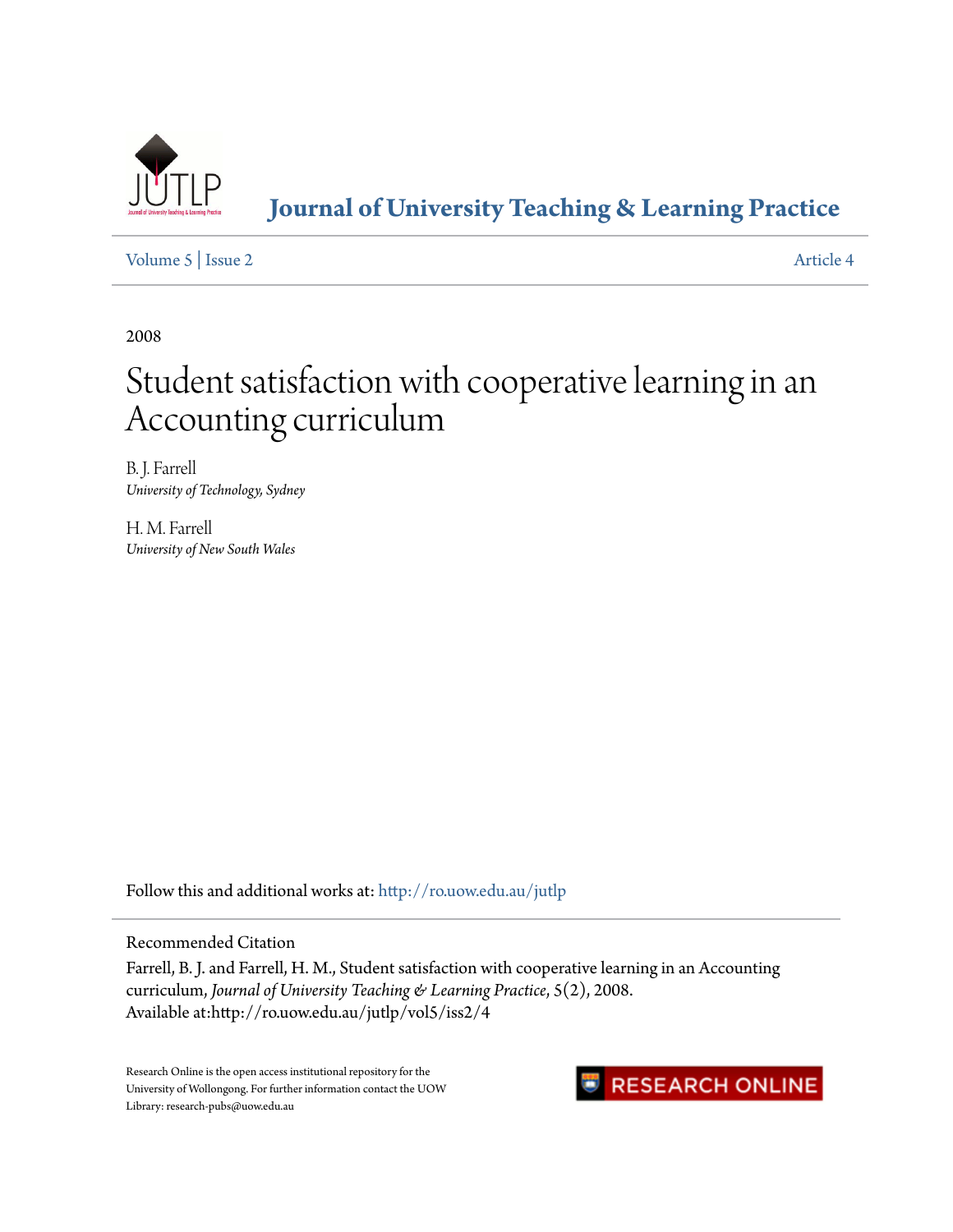### Student satisfaction with cooperative learning in an Accounting curriculum

#### **Abstract**

Cooperative learning has been introduced into International Accounting, a second year subject at a major Australian university. The purpose was to provide students with a satisfying experience of learning within a social context and to develop their interpersonal, professional and written communication skills. The main data were collected during the Spring Semester 2005. In the penultimate lecture, a questionnaire was distributed to each of the students present. Findings suggest that despite some difficulties, the majority of students reported that cooperative learning created supportive team experiences that assisted them to develop discussion skills and better engage with the content of International Accounting.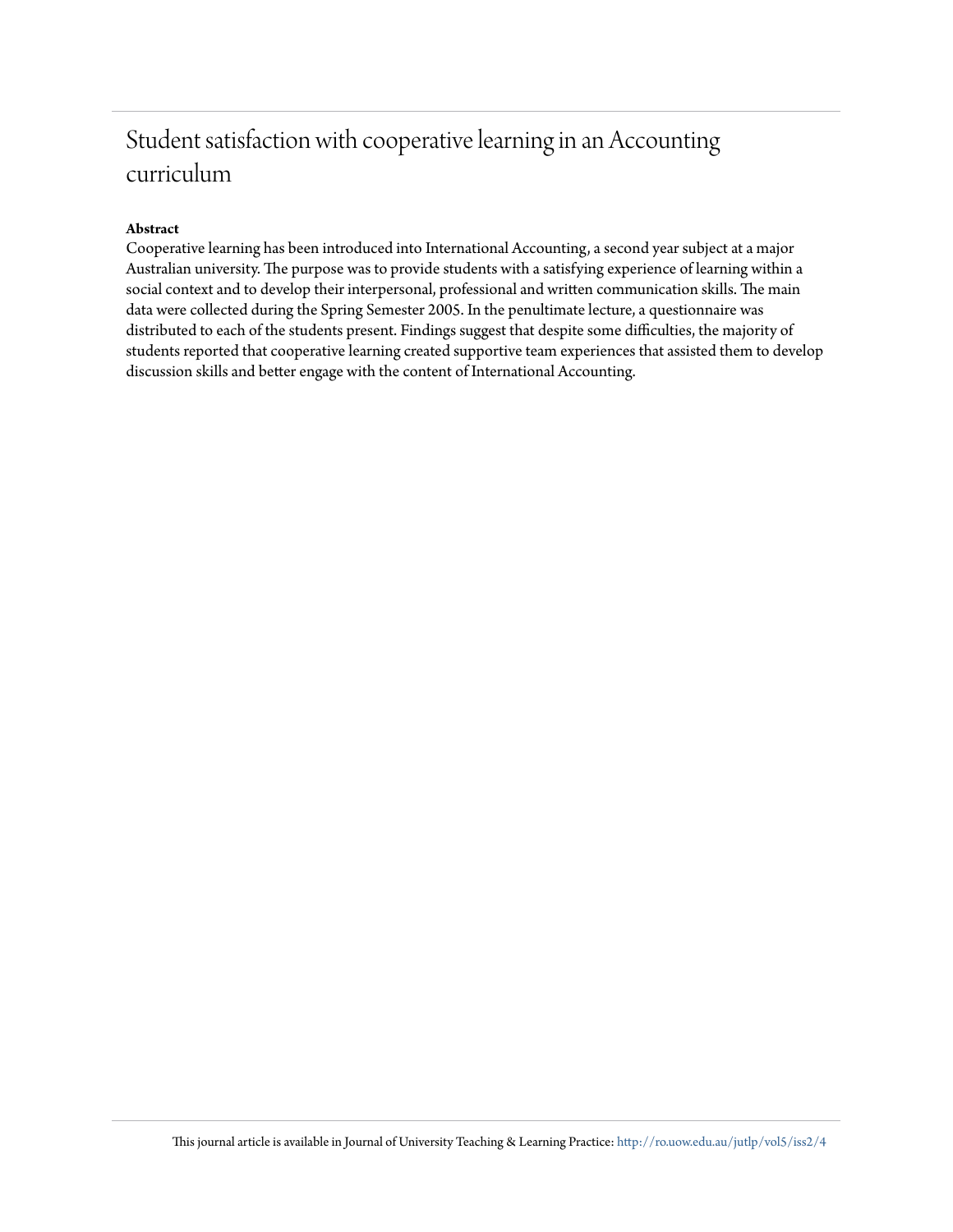

### **Student satisfaction with cooperative learning in an Accounting curriculum**

### **Brian J Farrell**

University of Technology Sydney b.farrell@uts.edu.au

### **Helen M Farrell**

University of New South Wales

h.farrell@unsw.edu.au

### **Abstract**

*Cooperative learning has been introduced into International Accounting, a second year subject at a major Australian university. The purpose was to provide students with a satisfying experience of learning within a social context and to develop their interpersonal, professional and written communication skills. The main data were collected during the Spring Semester 2005. In the penultimate lecture, a questionnaire was distributed to each of the students present. Findings suggest that despite some difficulties, the majority of students reported that cooperative learning created supportive team experiences that assisted them to develop discussion skills and better engage with the content of International Accounting.*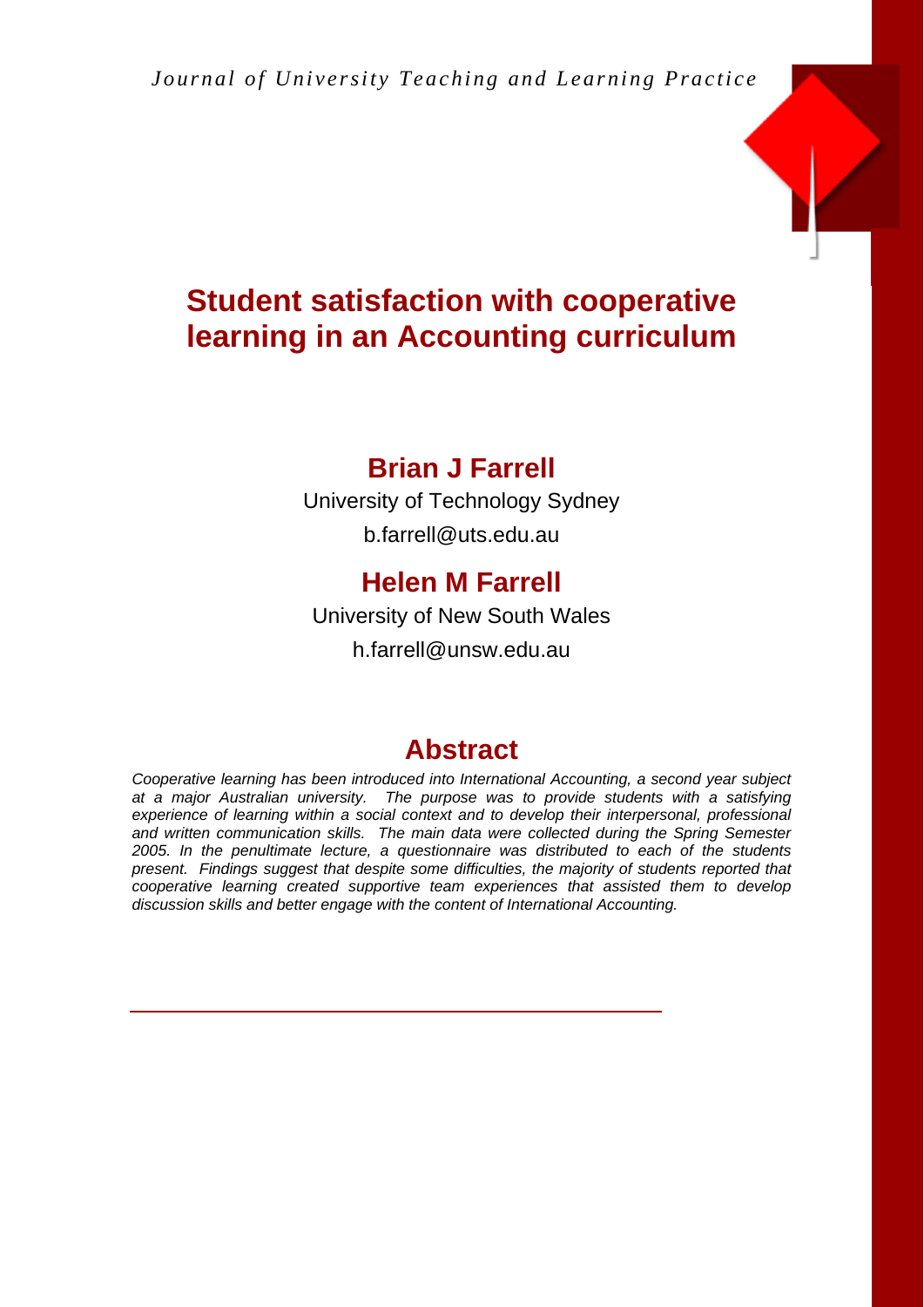### **Introduction**

The accounting profession internationally expects graduates of university programs to have highly developed spoken and written communication skills (Morgan, 1997; Stout & DaCrema, 2004). Good communication skills require a concerted effort from all staff teaching accounting programs from first year through to course completion. This paper describes an intensive approach to develop interpersonal, professional and written communication skills in a second year subject in an accounting program by incorporating cooperative learning in the subject delivery. In recent years, there has been substantial literature that suggests that cooperative learning is a way of achieving academic engagement and social integration among students. Felder in an interview given in 2001 describes the chief characteristics of cooperative learning as

 … *a more formal kind of activity where students work in teams that stay together for extended periods of time under conditions that involve five criteria… The first criterion is positive interdependence - the team members have to count on one another to do what they are supposed to do, otherwise everyone loses. Second is individual accountability, which means everyone is held responsible for understanding both their part of the work and everyone else's part. Third is face-to-face interaction at least part of the time. The fourth criterion is the development of interpersonal skills needed to work effectively in teams… And the fifth criterion is regular self-assessment of group functioning… The*  extent to which groupwork has those five elements in place is the extent to which it *qualifies as cooperative learning (para.5).* 

This approach to education promotes techniques that enable students to become engaged in their own learning process while simultaneously contributing to the education of their peers. It is a powerful avenue for students to resolve their difficulties and advance their understanding of ideas and processes in an academically and socially supportive environment.

### **Background**

From an institutional perspective it is important for teaching staff to implement teaching practices which encourage student engagement since it improves the 'quality of the student experience' (Krause, 2005, p.55). One way to improve student engagement is to provide interesting materials to stimulate and challenge students' learning in addition to integrating academic and social experiences (Pascarella & Terenzini, 1998; Jacobs et al, 2002). Cooperative learning as described by Felder (2001) has the capability to satisfy these requirements for student engagement.

While institutions and individual academics benefit from student retention, the primary interest of academics is to implement good teaching practice so that students' learning is enhanced and students have a better university experience. A broad ranging study of 165,000 students in an Australian-wide

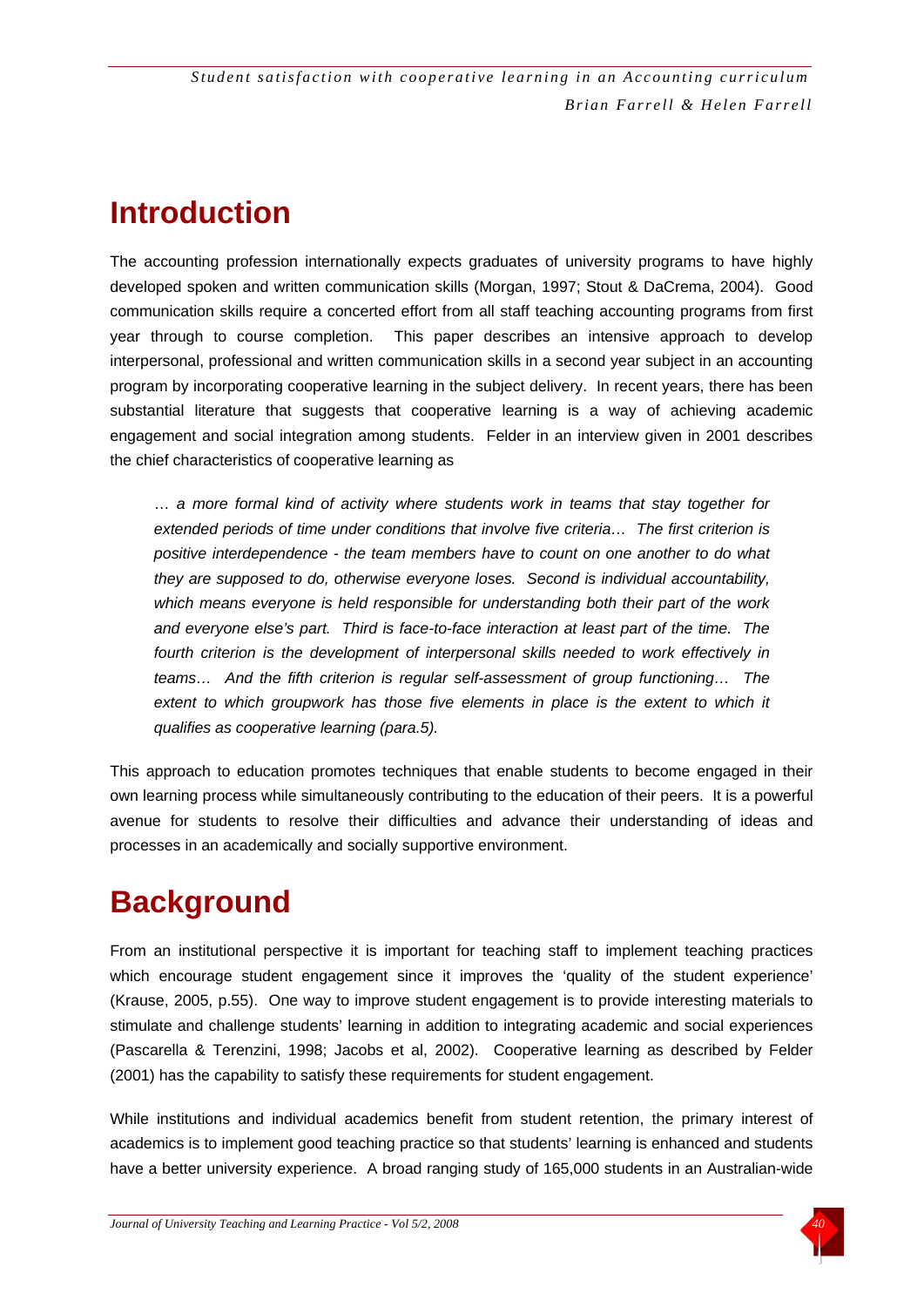research project reported that students are very conscious that the social aspects of learning enhance their learning experience (Scott et al, 2005).

Retention initiatives are often focussed on the first year undergraduate cohort (Jardine, 2005). Yet Krause (2007) warns of 'the second year slump' as a noteworthy phenomenon 'pointing to the unique experiences and needs of students in their second year' (p.310). In the same article, Krause discusses peer interactions and student satisfaction, and reports that students who perceived themselves as successful and who were participating in programs of study that interested them, had greater confidence in interacting with peers in a range of academic and social tasks than those who felt overwhelmed by their study and less confident of their achievement. The latter group restricted interaction to 'task related' activities and showed a 'just-in-time' approach in completing short term tasks which 'does not necessarily foster satisfying longer-term learning experiences' (Krause, 2007 p.309).

The aim of this paper is to present evidence supportive of the proposition that cooperative learning as a student-focussed pedagogical approach provides educational satisfaction (Norman et al., 2004) in creating a positive learning engagement for most students studying International Accounting and in developing their interpersonal, professional and written communication skills. There was not an intention to seek evidence that cooperative learning was a superior strategy to alternative methods of learning. Nor was the aim to prove or disprove the ideal size of teams or whether any particular size had advantages over others. The starting point was that a cooperative learning strategy was introduced into the International Accounting subject and that a review of its aspects from the students' perspective would be beneficial to future deliveries of the subject.

### **Literature Review**

To achieve improvements in students' interpersonal, professional and written communication skills, cooperative learning was adopted as a tool to achieve the objectives of the subject. The choice was based on the view that the students enrolling in the subject were from a variety of cultures and educational experiences (Figure 1). It was anticipated that the students would have diversity in their preferred learning styles and that a cooperative learning approach could be beneficial in assisting them. This paper explores the students' attitudes to the cooperative learning strategies in the subject and to the appropriateness and effectiveness of the arrangements in place to accommodate diverse cultural backgrounds.

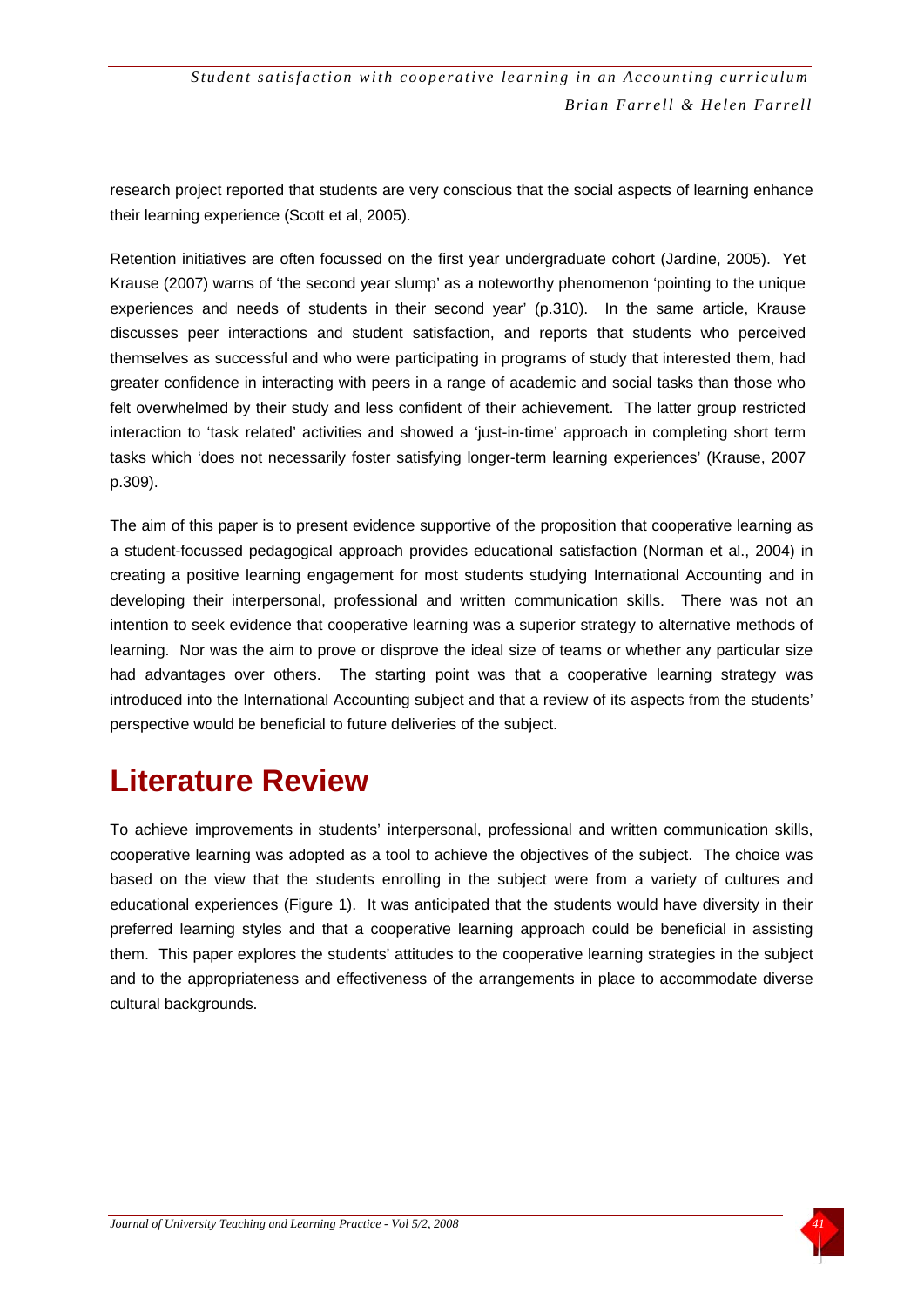



Currently, many terms are being used to describe student-focussed learning including problem-based learning (Mc Kinnon & Danaia, 2005); group work (Nillsen, 2004; Ball & Pelco, 2006); collaborative learning (Wiersema, 2002) and cooperative learning (Jacobs et al, 2002; Linn, 2003). All involve participation in team activities whereby through discussion of content, students may gain 'new ideas, insights, connections and interactions' (Nillsen, 2004, p.7) which may aid better student engagement with the content and better recall of content (Ball & Pelco, 2006).

In problem-based learning the focus is on the problem and its resolution rather than on the subset of social skills required to achieve the goal. Historically the terms 'group' and 'team' have been often used interchangeably and successful groups were characterised in ways now reserved for successful teams (Likert, 1961; Bok, 1997). In this cooperative learning process the term 'team' was emphasised to capture the value of individual accountability in a social, academic setting.

The terms 'group/team work' or 'group/team learning' may be seen as generic terms to describe both collaborative and cooperative learning. Norman, Rose & Lehmann (2004) in their extensive review of literature between 1990 and 2003 found the terms 'collaboration' and 'cooperative learning' were used interchangeably in many international accounting journals and elsewhere. While collaborative and cooperative learning have many features in common, Jacobs et al (2002) highlight certain interpersonal features which they suggest differentiates 'cooperative learning' from 'collaborative

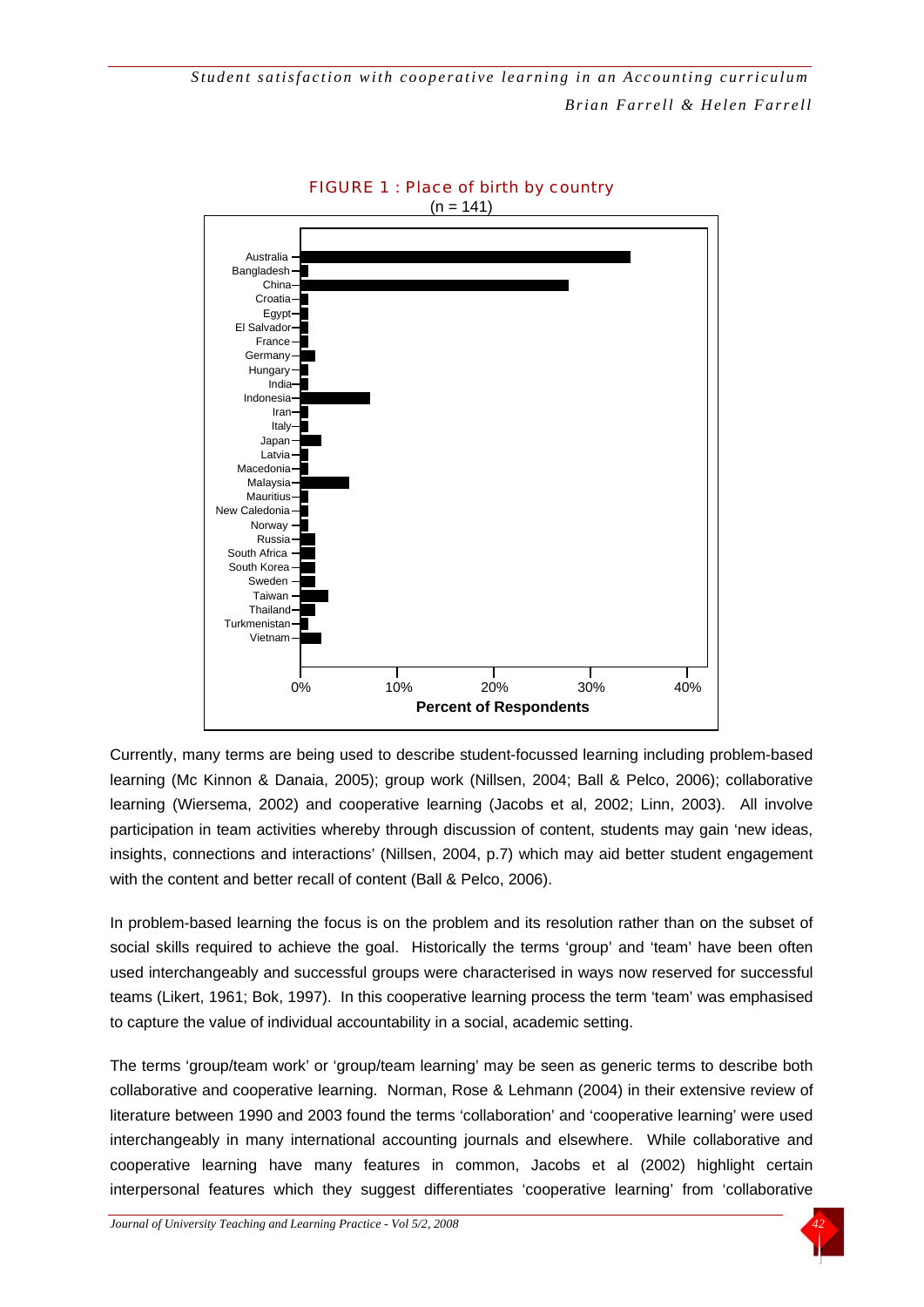learning'. While collaborative learning incorporates such social skills as helping team members with the common task, asking for help, compromising, turn-taking and interrupting appropriately; cooperative learning includes these social skills in addition to the ability to consider a 'variety of perspectives'; 'increased motivation to learn' and 'improved interethnic relations' (Jacobs et al, 2002, p.xi). Cooperative learning requires students to value equal participation in the team through interdependence in a non-threatening, trusting, inclusive setting. In a cooperative learning environment, there is as much emphasis on learning and practising social interaction as there is on engaging with the content (Jacobs et al, 2002; Linn, 2003). According to Wiersma (2002), collaborative learning has a broader application than the classroom and is rather a philosophy of life that involves 'working together, building together, learning together, changing together, improving together. It's a philosophy that fits today's globalized world' (p.1). The ambit of collaborative learning extends beyond the classroom walls and cooperative learning may then be seen as a component of collaborative learning.

The International Accounting workshop activities integrated two important aspects of learning: the social interaction of learning whereby the learner participates in the socio-culture of the learning community (Lave & Wenger, 1991) and also the learner's knowledge acquisition which becomes a personal construct of the learner. The personal construction of knowledge requires the learner to develop 'personal autonomy … to plan and manage their own learning' (p. 8). Thus the cooperative learning process introduced into the subject focussed on developing the construction, sharing and distribution of knowledge 'during the course of social interaction' (Mowatt & Siann, 1997, p. 97).

Another benefit of cooperative learning is often the empowerment of non-dominant individuals in the group. The security of the group can allow the quieter student to gain confidence to speak up and 'try out' ideas in a safe environment (Farrell et al, 2005). Cooperative learning is an important step before assessment for all participants as it gives opportunity for discussion of a variety of ideas, and for each member to monitor his or her own performance. 'Practice before you assess' is a dictum of active learning which engages learners 'in activities that cause them to think about what they are doing' (Bonwell & Eison, 1991, cited in Duron et al, 2006, p.162).

### **Methodology**

The research subjects were students in International Accounting, a second year undergraduate subject in a Bachelor of Business degree at a large city campus of an Australian university. The enrolled students were divided into seminar groups of 40 for lectures and workshop activities. Within each seminar group students self-selected themselves into teams of four. The requirement of four was tightly controlled. A cooperative learning approach was used in the workshop activities. These were the presentation of a seminar paper on a particular country, weekly Case Studies and weekly questions on financial statements from ten different countries. All these workshop activities involved the production of common team tasks that were each assessed for a common group mark. The other assessment tasks were two individually sat and assessed examinations (held mid and end of semester). A 74-page subject handbook was provided to each student. It contained descriptions of all

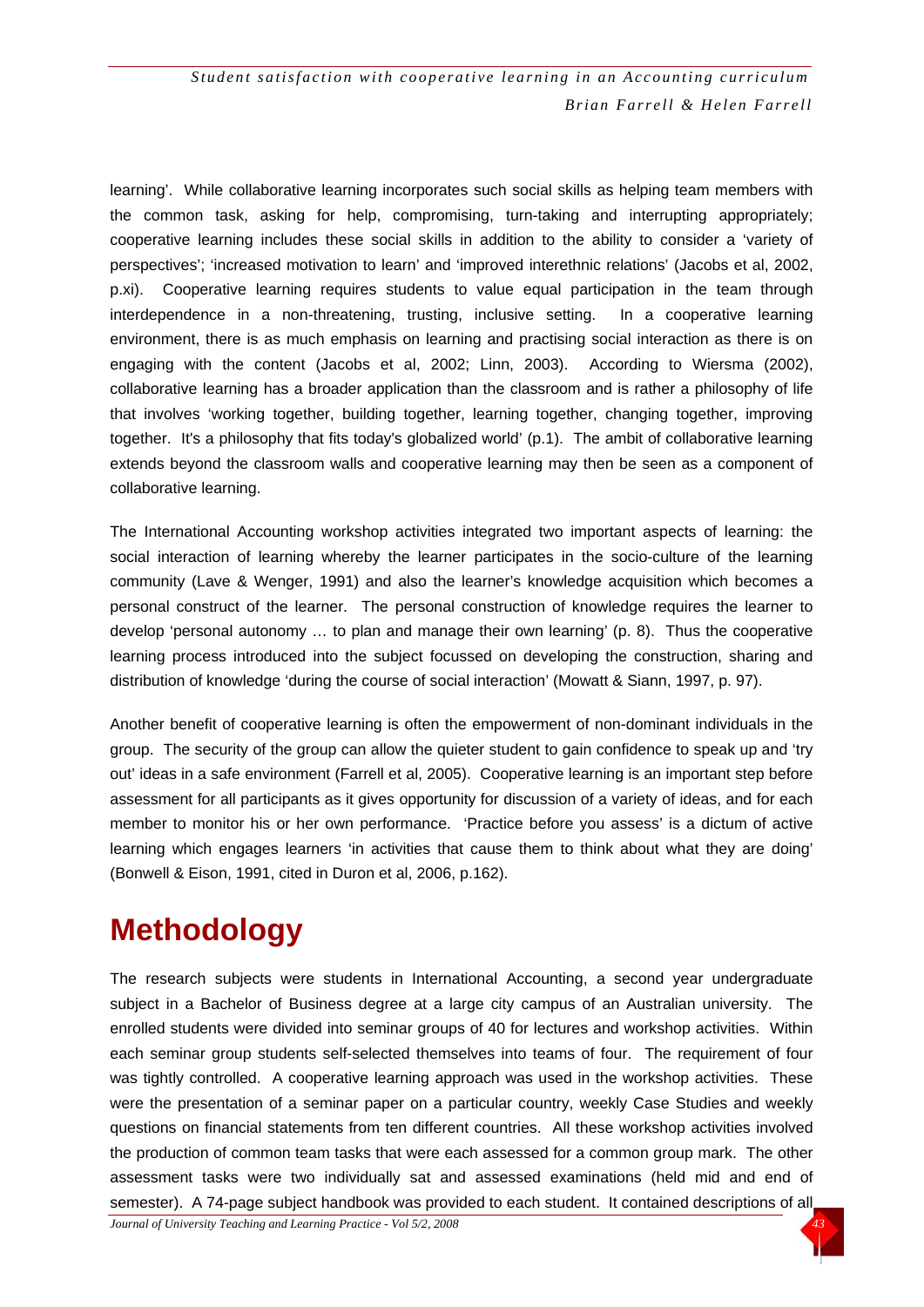assessment tasks, a summary of every lecture and the assessment scheme details. The handbook also provided information on other avenues of assistance including the Blackboard electronic resources provided for the subject.

As an encouragement for team participation, students were informed that one of the case studies would appear in the final examination. The case studies involved both the preparation of a seminar discussion with a written summary in point form which allowed a team to collate each member's contribution without the need to ensure a consistency of language, style and format. Additionally, the bullet-point option provided a useful memory aid. Finally, the format placed less emphasis on the written text and more on the discussion of ideas in teams. The activities on financial statements required the completion of tables that were moderately easy to complete but again allowed a team to apportion tasks among its members and to collate individual results. In the arrangements organised for the learning activities, foremost attention was given to the encouragement of discussion with peers, to other cooperative learning strategies generally and to the further development of critical analysis.

At the first workshop students were made aware of expectations in relation to the functioning of teams and the benefits that ought to flow from full participation (Norman et al, 2004; Ball & Pelco, 2006). The importance placed on cooperative learning was linked to the objective to practise interpersonal, professional and written communication. In particular, emphasis was given to face to face weekly meetings at set times and places outside of class time. These meetings were fostered so that students bonded in teams earlier in the semester than might otherwise be the case. However the importance of face-to-face meetings was challenged by available modern technology such as emails, faxes and mobile phones.

In order to best meet the objectives of the subject, academic staff also stressed that teams reserve some time in 'out of class' meetings for general discussions on the subject's material and the wider issues. To assist with this, the set weekly work was designed to be completed in less than two hours. To facilitate students partitioning their work, weekly activities consisted of four parts wherever possible. All students were told to avoid hiding problems of team management and performance. Rather, dysfunctional difficulties were to be reported early so that solutions, without blame, could be found in consultation with academic staff. Complications were occasionally raised where some members were in fulltime employment and teams were unable to find a common time for weekly meetings, or where there were pressures caused by a member having family responsibilities or where members had clashing commitments with other subjects and assessment tasks. Other issues were non-performing members and some members' poor English language which required additional team support or increased workload for native speakers.

Assessment marks were allocated to all team assignments arising from the workshop activities. The seminar presentation was worth up to 15% of the total assessment marks for the subject, while all other workshop activities were allocated ten percent. This meant half a mark on average was earned for each team member for participation in one activity for one week. Experience has shown that a very small mark allocation is adequate to ensure almost universal participation in each activity as well

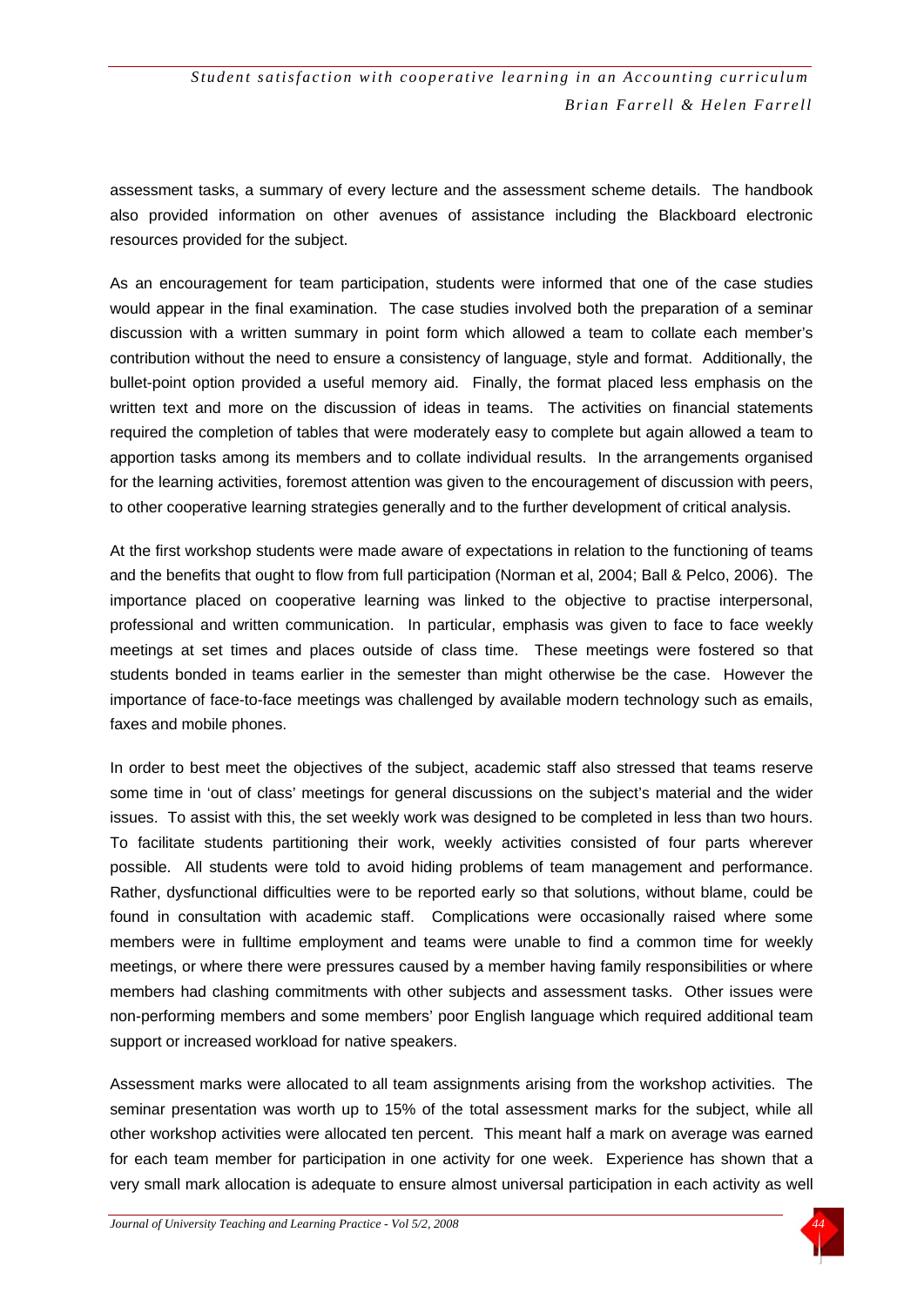as having tasks completed on time, in a professional manner and with quality of content. Consequently there were extensive and quality contributions from the teams.

The main data were collected during the Spring Semester 2005. Supplementary data were collected from the preceding semester (autumn). In each penultimate lecture questionnaires were distributed to the students present. Completion of the questionnaire was voluntary. Completed forms were collected before students departed for the day. One hundred and three survey instruments were obtained from the Autumn semester group of students and 141 from the Spring semester classes for a total of 244 returns which was an 83% response rate (291 students were enrolled in 2005 for the subject). All results discussed relate to the Spring 2005 semester unless stated otherwise.

### **Results and discussion**

Questionnaires were used as a means to ascertain students' attitudes. It was not so much a question of what contributed to the learning endeavours of students. Rather, the approach taken in this paper was to discover attitudes to learning which then provided insights into what students perceived as valuable in their learning. Apart from the demographic and background statistics based on the first nine items in the questionnaire, the results from the investigation are reported in terms of the respondents' agreement or non agreement with 34 statements that followed in the questionnaire. The 34 items in the main section were divided into three groupings. The distinction was pragmatic and some items overlapped. The items of the first cluster of statements related to the perceived benefits from team work in an educational context (such as being able to criticise and receiving help from others). The second cluster had items on behaviour in teams (such as listening to others and being punctual for meetings). The final cluster of items dealt with the problems in teams (such as a team member failing to make a contribution or having poor language skills). In the interpretation of respondents' opinions and perceptions, the judgement was made that responses measured as 5, 6 or 7 on a Likert-like Scale of 7 should be collated and presented as a percentage to indicate the strength of support for each of the questionnaire's statements. The neutral measurement of 4 and disagreement measurements of 1, 2 and 3 were considered not to be in support of the statement. In a few cases where the neutral measurement of 4 was relatively high, it has been noted in the results but the procedure as described above remained adhered to. In the study, the Likert–like Scale (as for a Likert Scale) did not give measurements of equal intervals, as each measurement consisted of intervals on the scale of the respondent's own interpretation. It therefore followed that no weight ought to be given to differences on the interval scale of measurement by those respondents who were, say, in agreement with a statement. For similar reasons no attempt has been made to present means of the measurements as indicators of central tendency.

#### *Demographics*

In this section a profile of the respondents is presented as background to the main findings. In relation to the Spring 2005 data collection, the respondents were more likely to be female than male (60% and 40% respectively), and aged between 21 and 31 years (61%) rather than under 21 years of age (39%)

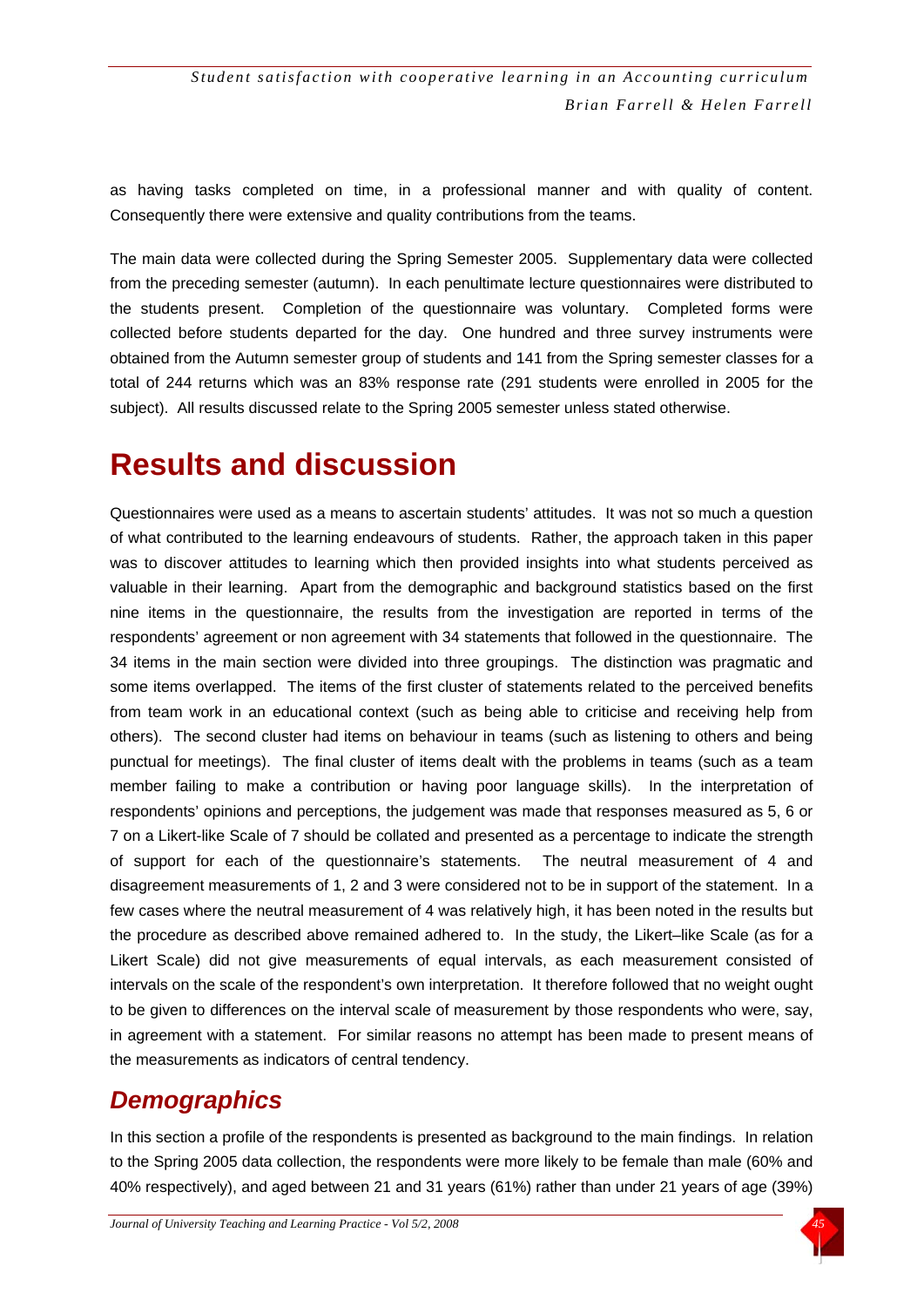with no one reporting themselves over 31 years of age. Forty percent had had at least 12 years school (pre-university) education in Australia while 43% had had two years or less (Figure 2). There was a balance between local and overseas student respondents (49% and 51% respectively). The balance contrasted with the non-English language background (NESB) reported by the respondents and highlighted later in this paper. The data for all respondents from both semesters of 2005 followed similar trends.



# FIGURE 2: Time in Australian school education

#### *The benefits of team work*

Business people have been known in general conversation to make the observation that team work in a university subject is a 'good preparation' for participation in the workplace. Cooperative learning can have many benefits including the development of communication and other interpersonal skills, and mutual learning and peer support. Conforming to this, the questionnaire had a collection of items that related to benefits for students of team work (Table 1). There were seven in the collection. Two items, 12 and 13, were included to capture the views of students on the core purpose of cooperative learning. The purpose can be expressed thus: people learn effectively and best from their peers and in circumstances where they interact with them in a free and flowing exchange of ideas while participating in a common task (Lave & Wenger, 1991). The respondents indicated a high level (89% and 88%) of reciprocity within their team in giving and receiving help with team tasks. For each item, less than 5% of respondents indicated such was not the case, while around 8% were non-committal. Mutual learning opportunities are a core principle of cooperative learning (Jacobs et al, 2002) and the responses to these two key items tended to indicate the desired process was indeed happening in the subject's delivery strategy. The item-pair of 12 and 13 had the highest support from respondents of all the benefits in the questionnaire except for one.

The exception was 'able to meet others'. This item had a 90% support rate which clearly demonstrated the majority of students generally appreciated the opportunity for social interaction. The next most supported benefit by respondents was 'able to criticise'. This item was included to indicate the degree of ease a respondent had in relating to their team. Three-quarters of the respondents felt they could be critical of the ideas of others and considered themselves to be comfortable in relating alternative views to their team members. Seventeen percent were 'neutral' and six percent appeared not to be freely relating. At 70% the next most popular benefit was the help given outside the area of the subject. This would tend to provide evidence that the teams were recognised as a valuable source of assistance (academically and socially) to participants.

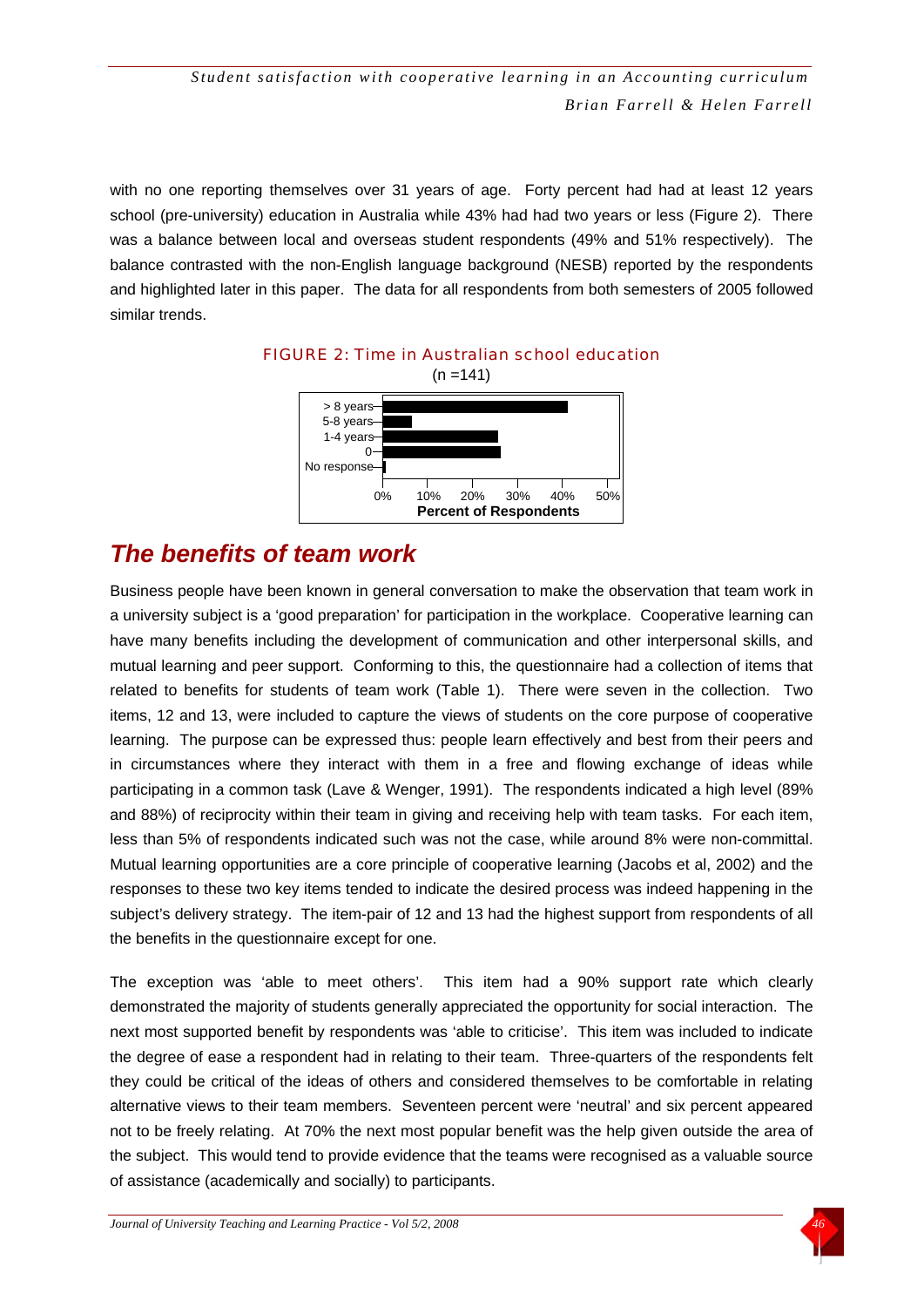Despite these considerations, a contrary view might be taken to the lowest supported benefit of the seven items in the cluster, namely 'able to learn better'. Forty-seven percent of respondents did not support the item. Intentionally, the benefit was not operationalised but left as a perception held and expressed by respondents about their learning processes in the subject and in relation to team work. While the majority of respondents held a positive view towards team work benefiting their learning, the marginal size of the support called for attention. Nevertheless, 53% of respondents reported the teamwork made a positive contribution towards their education and learning. As a final comment to the perception of benefits, 63% of respondents expressed support of the statement that they enjoyed working with their team (item 43).

| <b>ITEM</b>       | <b>BENEFITS OF TEAM WORK</b>  | <b>SUPPORTED</b><br>$\%$ |
|-------------------|-------------------------------|--------------------------|
| 42                | Social                        | 90                       |
| $12 \overline{ }$ | Helping others                | 89                       |
| 13                | Helped by others              | 88                       |
| 14                | Free to criticise other ideas | 75                       |
| 34                | Help with non-task matters    | 70                       |
| 43                | Enjoyed team work             | 63                       |
| 26                | Able to learn better          | 53                       |

| <b>TABLE 1: Respondents' perception of benefits</b> |             |  |
|-----------------------------------------------------|-------------|--|
|                                                     | $(n = 141)$ |  |

#### *Behaviour in Teams*

Eight items in the questionnaire were allocated pragmatically to this heading for the purposes of discussion (Figure 3). In dealing with interpersonal skills respondents reported whether they

- (a) listened (item 10)
- (b) encouraged others to participate in team activities (item 11)
- (c) respected others without discrimination (item 16)
- (d) attended meetings on time (item 17)
- (e) enjoyed a mixed team from different countries (item 41)

They also reported about whether team members

- (f) were able to arrange a common time and place for regular meetings (item 24)
- (g) misbehaved (item 28)
- (h) had disagreements that were polite (item 36)

In the matters of (a) to (d) above, the questionnaire asked each respondent for their personal perspective on their own behaviour. Some favourable colouring of the responses could be expected

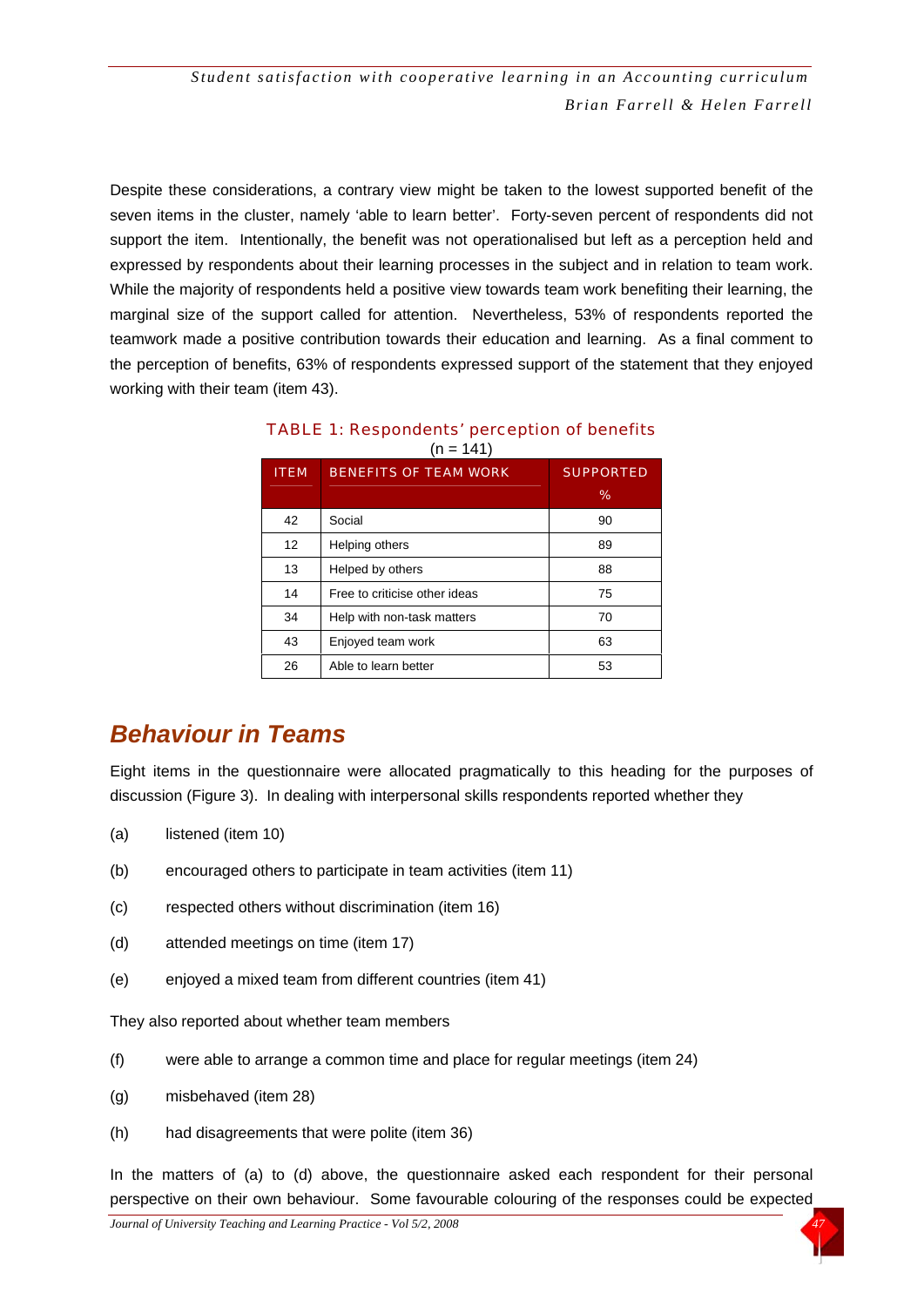and were no doubt present in the fact that for all four items there was about a 90% or higher support by respondents. For (e) above only 60% supported the statement, although there was a high level of 'fence sitters' with a quarter of all respondents selecting the neutral 4 on the 7 point Likert-like Scale. One interpretation of the results is that while respondents did not see themselves as discriminatory, nevertheless they sought to belong to a non-mixed national team. A similar characteristic appears in civil society where minority racial groups tend to reside in a common locality and participate exclusively in activities with 'their own kind' where there is choice. The challenge of working with an international team was preferred by 60% of respondents over the comfort of the common racial/national bond. In relation to arranging a common meeting time and place, a relatively large number of respondents experienced difficulties, likely to have been caused by such matters as clashes of team members' lecture programs, employment and other commitments (31% of respondents reported difficulties). The results are despite the amelioration given throughout the semester of a maximum 15 minutes of workshop time to team meetings. Eighty-nine percent of respondents reported good behaviour by their team and 79% agreed that disagreements in their team were handled politely (items (f) to (h) below).



#### FIGURE 3: Behaviour in teams

#### *Team Problems*

There were fifteen items allocated to this heading (Table 2) of which seven related to some aspect of the contribution of members to their team's tasks. The survey responses indicated that a range of ten percent to 17% of respondents had problems with the cooperation and involvement of some team members. A particular issue was the performance of a team member's share of an assessment task even though 91% of respondents agreed that all the members of their team were cooperative (item 18). Despite this, 11% of respondents held the view that there was a lack of involvement by some members (item 27). Then for item 19, 17% of respondents considered that some of their team did not contribute as expected. Again in another item, number 23, ten percent of respondents perceived some of their team not to be contributing because of a lack of understanding of the material in the subject. The key to understanding the seemingly contradictory perceptions might be that 16% of respondents agreed with the statement of item 22 that some members in their team contributed little because they lacked English language skills. The issue of such skills has often been raised by students. Those proficient in English have claimed that they were regularly called upon to decipher and rewrite (or, in many instances, to commence the writing), in academic English, the allocated tasks of those team members whose communication skills were limited. It might also be the case that the

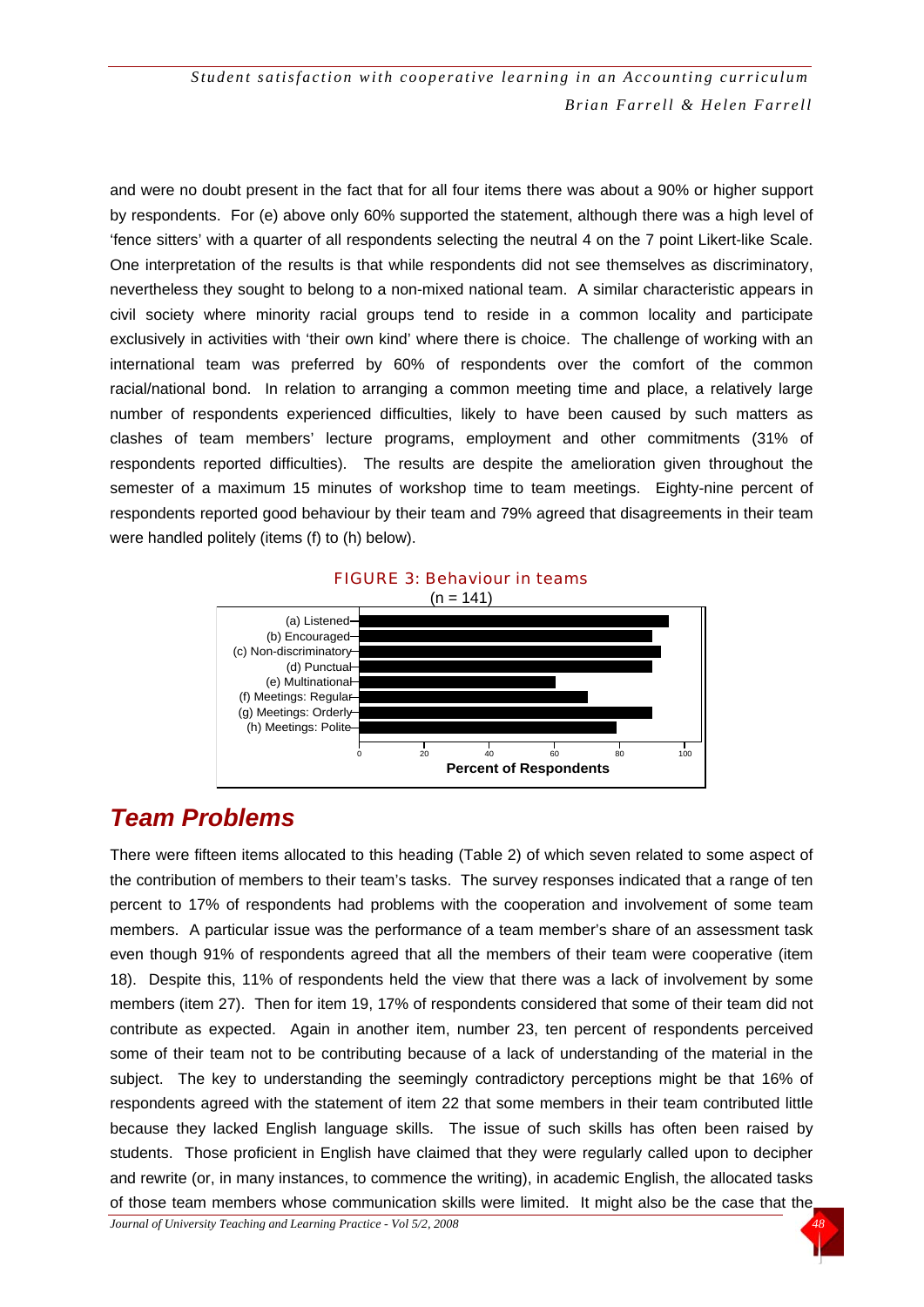language proficient students were unable to ascertain whether the reason for underperforming was language or the complexity of the subject itself or some combination of both. The language issue can quickly turn to resentment or worse at the imposition of the additional load which academically benefits the non-performing team member inequitably. The extent of the problem was reflected in the statistics for the respondents' place of birth (Figure 1) and their language background (Figure 4). Only 34% of the respondents were born in Australia, and of them 17% were in the NESB (non-English speaking background) category. Of the non-Australian born respondents, only three (3% in the non-Australian category) reported themselves to be ESB (ie their first spoken language was English). Yet despite the language difficulties and the substantial additional load being carried by the fluent English speakers, 77% of respondents considered that in their team the tasks were evenly shared. The latter finding may have been skewed by the NESB respondents not acknowledging their task-shifting to others.





It was noteworthy that six percent of respondents agreed that they did not themselves cooperate with their team while nine percent were of the view that some team members wasted meeting time by not completing tasks they had promised previously they would (item 25).

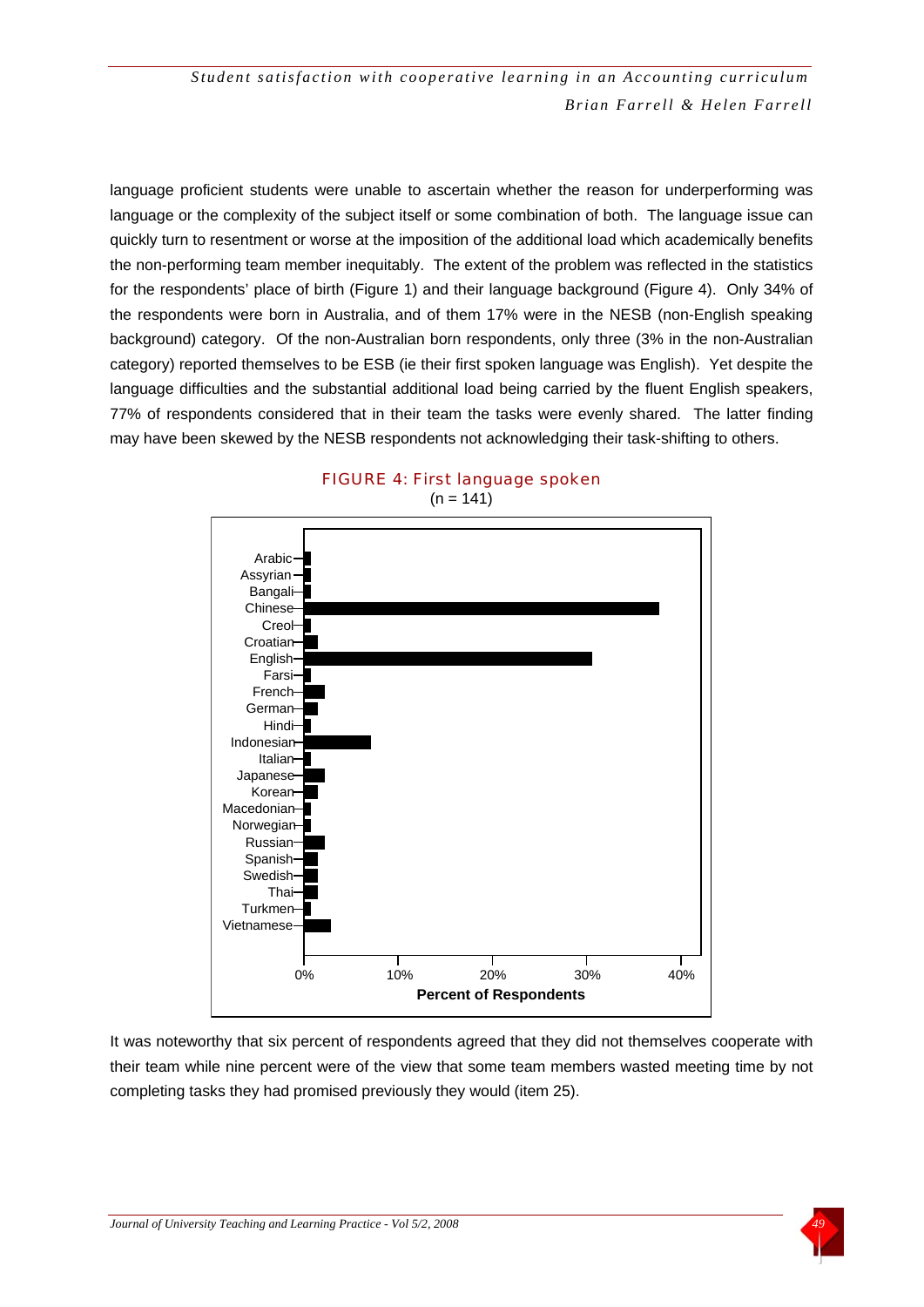#### TABLE 2: Problems reported

 $(n = 141)$ 

| <b>ITEM</b> | <b>PROBLEMS</b><br>Caused by other team members             | <b>Percent of</b><br>respondents<br>reporting problem |
|-------------|-------------------------------------------------------------|-------------------------------------------------------|
| 19          | Not contributing to tasks                                   | 17                                                    |
| 22          | Not contributing due to English language difficulties       | 16                                                    |
| 40          | Not contribute an equal share                               | 15                                                    |
| 27          | Lacking involvement                                         | 11                                                    |
| 23          | Not contribute due to lack of understanding of the material | 10                                                    |
| 25          | Wasting time in not delivering as promised                  | 9                                                     |
| 38          | Missing meetings                                            | 6                                                     |
|             |                                                             |                                                       |
| <b>ITEM</b> | <b>PROBLEMS</b><br>Caused by respondent team member         | <b>Percent of</b><br>respondents<br>reporting problem |
| 32          |                                                             | 10                                                    |
| 31          | Not sharing materials and information                       | 6                                                     |
|             | Not being cooperative                                       |                                                       |
|             |                                                             |                                                       |
| <b>ITEM</b> | <b>PROBLEMS</b><br><b>Related to group features</b>         | <b>Percent of</b><br>respondents<br>reporting problem |
| 20          | Not cohesive                                                | 13                                                    |
| 8           | Not working well together                                   | 8                                                     |
| 21          | Poor interaction - hurt feelings                            | 6                                                     |
| 18          | Not cooperative                                             | 4                                                     |
| 33          | Lack of planning                                            | 3                                                     |
|             |                                                             |                                                       |
| <b>ITEM</b> | <b>PROBLEMS</b><br><b>From other causes</b>                 | <b>Percent of</b><br>respondents<br>reporting problem |
| 39          | Not enough time for tasks                                   | 13                                                    |
|             |                                                             |                                                       |

In respect to all the items related to an individual team member's fair and equitable share of the workload, some observations can be made. First, there is always the need for some flexibility in portioning of tasks within a team. 'Strict justice begets injustice'. In considering the needs of others, language ability is not the only issue, as circumstances of a short illness, a disability, employment pressures, personal grief, a unique opportunity in sport, and many other events may occur that call for other team members to be tolerant. Balanced against this is the real possibility of the presence of 'professional passengers' in teams. Cooperative learning principles are intended to be a learning process for all team members but not a reason to lean excessively on the goodwill of others.

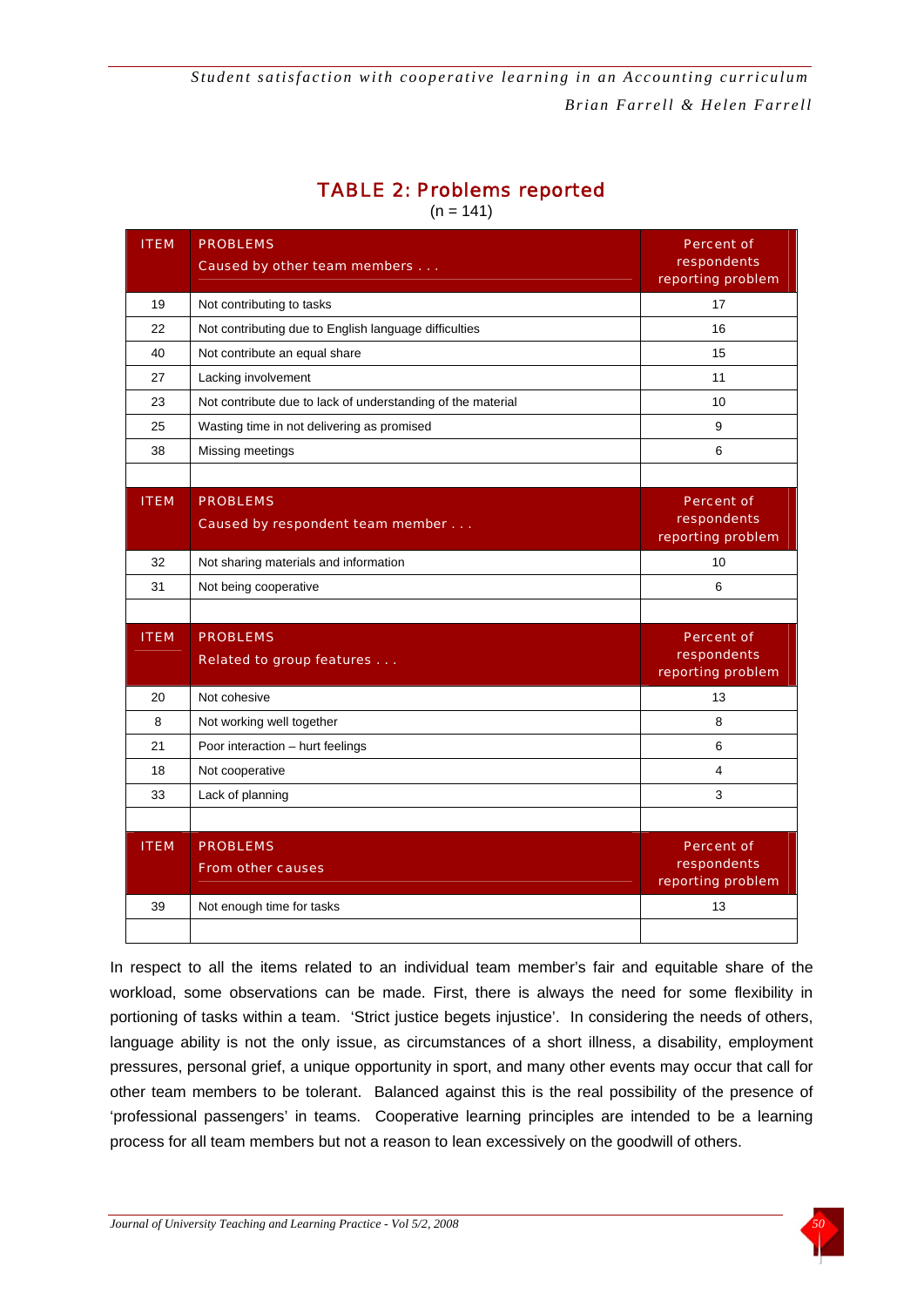The rationale for limiting teams to four members was to reduce the likelihood that a team would corrupt into 'in' and 'out' groups among its members and to assist students to engage in discussion in a non-threatening environment. In the survey, 13% of respondents considered their team to have lost cohesion in this way (item 20). In a similar way, although it may not be from an identical cause, eight percent of respondents had the view that their team did not work well together. For item 21, inserted in the questionnaire as a further litmus test of team cohesion, six percent of the respondents reported that some members of their team had hurt feelings. Again in these aspects, the level of nonperforming teams in the spirit of cooperative learning was likely to be less than 10% while the problem of unequal sharing of tasks derived from language difficulties remained a notable feature.

In other aspects of performance, 86% of respondents agreed that their team planned their activities (item 33). Another 11% were non-committal. This leaves some degree of concern for the nonplanners. Even more worthy of noting was the 46% of respondents who were of the opinion that their team had a leader (item 37). Given the satisfactory level of performance of the teams in their submission of tasks, not having a leader in a group of four may provide all members with ownership of the team rather than an indication of dysfunction. Certainly, 88% of respondents were of the opinion that all members attended most meetings (item 38), although 13% considered there were not enough meetings for the team to perform their tasks well (item 39). Sixty percent of respondents reported the workshop activity time dedicated to meetings (limited to 15 minutes) was helpful (item 35 – not shown in a table).

In their volunteered comments in the questionnaires, many students proposed a transfer in the weightings of marks to team tasks from the two individually sat semester examinations. Contrary to this is the increased advantage given 'free loaders' who decline to contribute to team tasks. In the following semesters the weightings were altered. Total marks for team tasks were increased from 25% to 30% of total subject marks, while the two semester examinations were allocated 35% each. The consensus among students has been accepting the weightings as fair and equitable. For semesters following the change, teams have been given the right to expel a team member for nonperformance after one warning and provided an email notice has been sent to the subject coordinator. The expelled member is obliged to seek membership of another team (that has three members). Failure to do so jeopardises the ability to earn team marks (no team, no marks). The right to expel protects the team, is a powerful incentive for a member to perform and contribute, and enriches the image and reality of teams' sense of self-management. In the two semesters following the survey, the provision on expulsion has been included in the initial induction to team work and there has been only one case of expulsion. Finally, a further development on self-management of teams has been to provide three times each semester, a self-assessment sheet covering items originally surveyed (see Tables 1 and 2). The sheets are anonymous and are collected by the subject coordinator at the end of the semester to assist with evaluation and review of the subject.

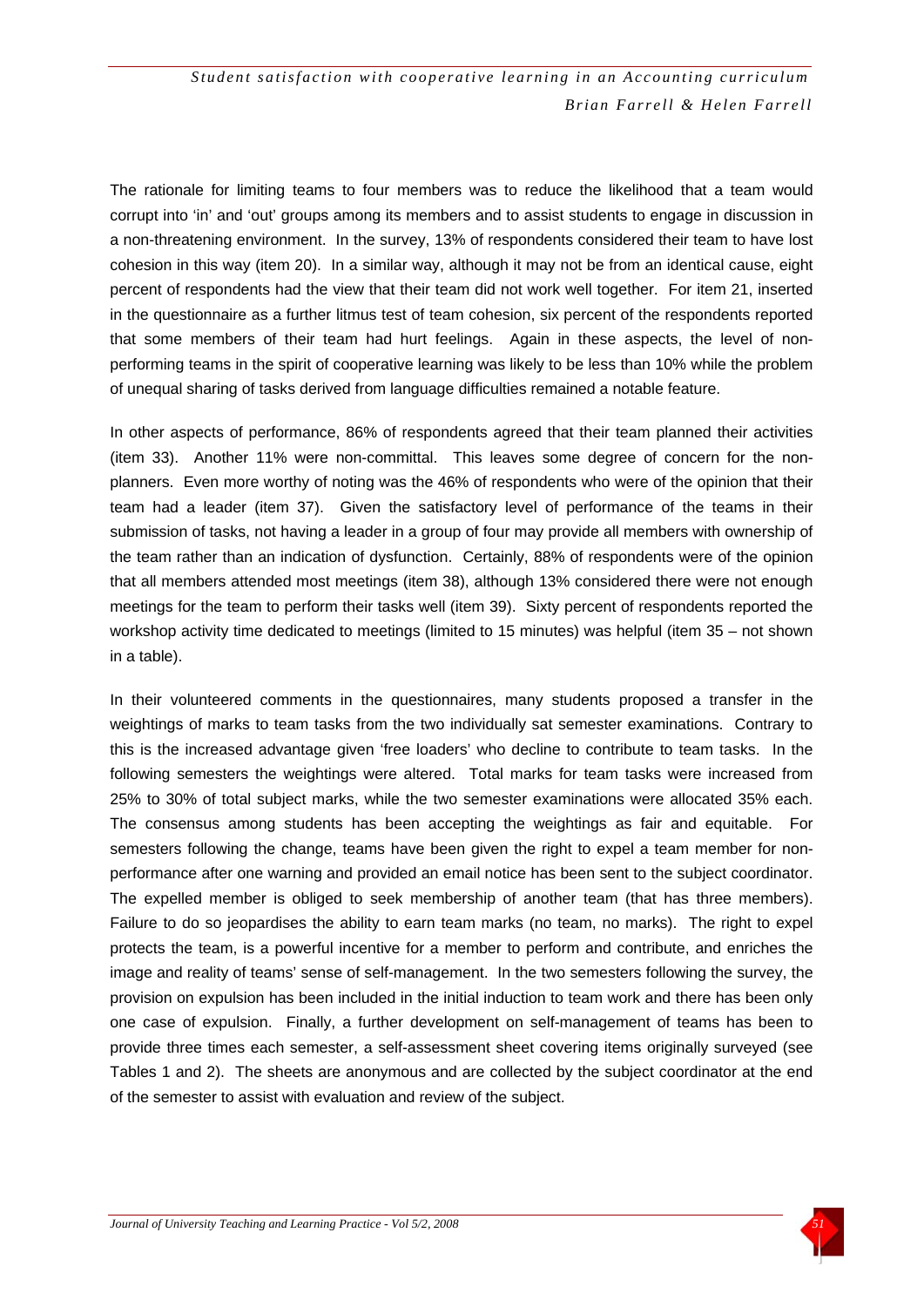## **Conclusion**

The current profile of students studying Accounting majors in Australian universities is one of cultural, socioeconomic and educational diversity. This presents academic staff with significant challenges to incorporate cultural and social integration strategies into classroom practice. Cooperative learning provides a good educational process that engages students intellectually and gives them opportunities to develop the interpersonal and professional skills they will need in their professional life.

Cooperative learning has been an important element in International Accounting for the last four years**.** During this time, there has been a refinement of classroom practices to create a cooperative learning environment which engages students in their learning. It was stated in the introduction that the aim of the study was to present evidence supportive of the proposition that cooperative learning as a student focussed pedagogical approach provides educational satisfaction which can be successfully utilised in subjects such as International Accounting.

Notwithstanding the problems reported by respondents on aspects of team functioning, a high level of mutual learning activity was evident. Evidence of this was the 89% and 88% of team members who reported giving and receiving help through their team. Indeed the respondents' views on the benefits of cooperative learning shown in Table 1 were indicative of satisfaction. Felder (2001) suggests that a 90% participation rate is a reasonable expectation. Working in teams and cooperative learning is not everyone's preferred learning style. Despite this, there remained for further investigation the 17% of respondents who reported some team members unable to contribute their equitable share of team tasks. The analysis in this study indicated a major contributing cause was the lack of fluency in academic English of many students from non-English speaking backgrounds whether from within Australia or from overseas. The greater facility and legitimate encouragement given students generally around the world to include an international element in their university education can easily involve a language difficulty for them. This is not unique to an Australian university. It is not even unique to those universities globally who use English as the language of instruction. It is a matter for ongoing research and implementation of strategies in all universities worldwide that offer students an education with an international flavour and thereby welcome into their community of scholars people less than fluent in the academic language of instruction. Despite this, the analysis reported in this study supports the view that the satisfaction in the Cooperative learning approach expressed by respondent students in this study represents an enhancement and enrichment for them as they participate in the management and conduct of their own learning.

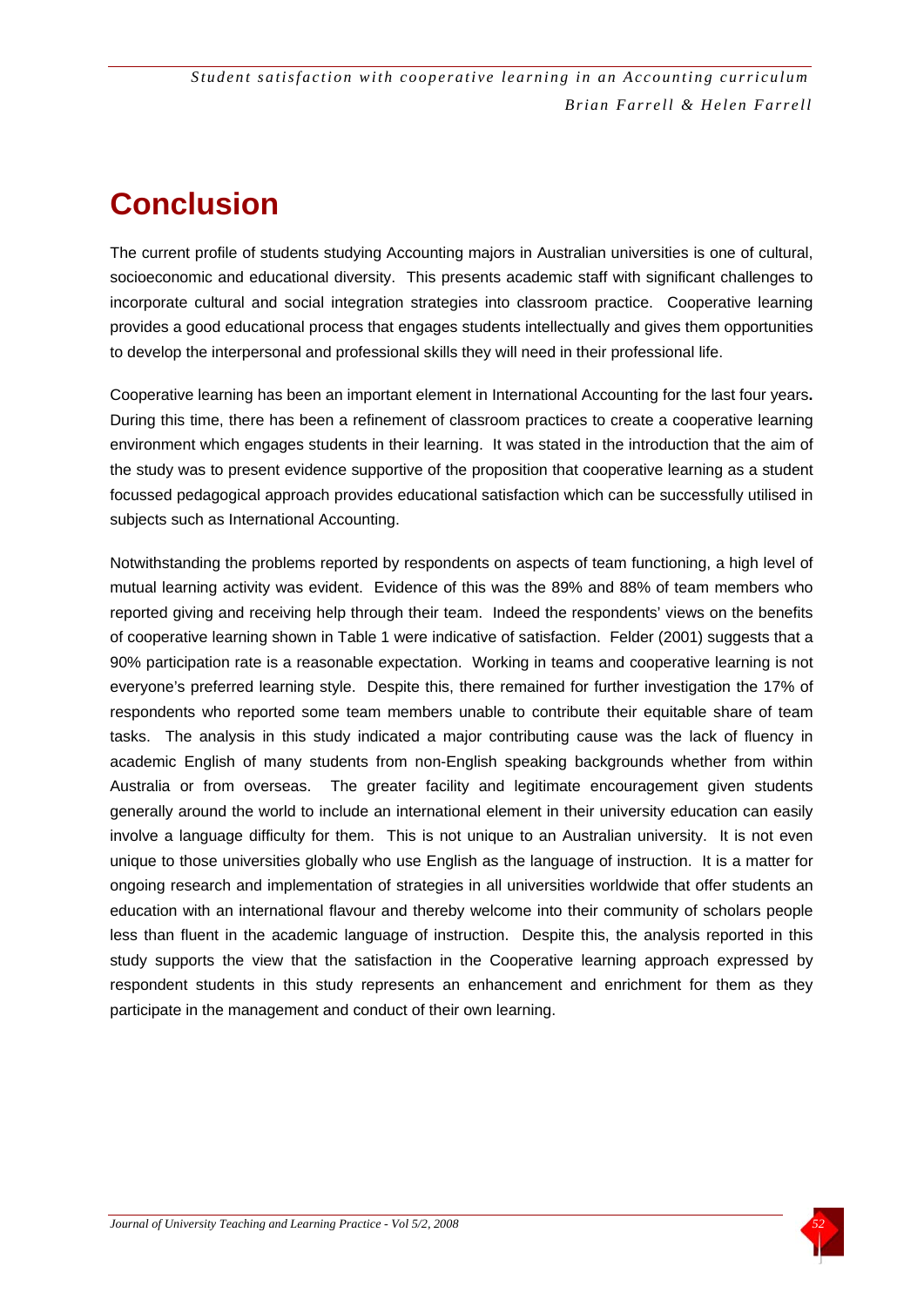### **Reference List**

- Ball, C.T. & Pelco, L.E. (2006). Teaching research methods to undergraduate Psychology students using an active cooperative learning approach, *International Journal of Teaching and Learning in Higher Education,* 17(2), pp.147-154.
- Bok, D. (1997) Working in groups: A Note to Faculty. *Derek Bok Center for Teaching and Learning,*  Harvard University*.* Retrieved 19 August, 2006, from [http://www.fas.harvard.edu/~bok\\_cen](http://www.fas.harvard.edu/%7Ebok_cen)
- Duron, R., Limbach, B., & Waugh, W. (2006). Critical thinking framework for any discipline, *International Journal of Teaching and Learning in Higher Education.* 17(2), pp.160-166.
- Farrell, H., Power, C. & Salter, C. (2005). Scaffolding the Scaffolders: An integrated approach supporting first semester students in Engineering and Industrial Design. In D.H.R. Spennemann & l. Burr (Eds.) Proceedings of Student Experience Conference *Good Practice in Practice.* September 3-5 Wagga Wagga, NSW: Charles Sturt University pp.41-49.
- Felder, R. (2001). *Interview with Richard Felder, Hoechst Celanese Professor Emeritus of Chemical Engineering at North Carolina State University*. Retrieved 6 January, 2008 from <http://clte.asu.edu/active/feldertranscript>
- Jacobs, G.M., Power, M.A. & Loh, W.I. (2002). *The teacher's Sourcebook for Co-operative Learning: practical techniques, basic principles and frequently asked questions.* Thousand Oaks, California: Corwin Press.
- Jardine, A. (2005). A Discussion Paper on Retention and Strategies that could be Employed by UWS Student Support Services to Increase Retention Rates. *Internal Report*. Penrith: University of Western Sydney.
- Krause, K. (2005). Serious thoughts about dropping out in first year: Trends, patterns and implications for higher education, *Studies in Learning, Evaluation, Innovation and Development* 2(3) pp. 55-68. Retrieved 8 February, 2008 from [http://sleid.cqu.edu.au](http://sleid.cqu.edu.au/)
- Krause, K. (2007). Beyond classroom walls: Students' out  $-$  of  $-$  class experiences and implications for teaching and learning, *Nagoya Journal of Higher Education.* 7, pp. 301-318.
- Lave, J. & Wenger, E. (1991). *Situated learning: legitimate peripheral participation.* New York: Cambridge University Press.
- Likert, R. (1961). *New Patterns of Management*. New York: McGraw-Hill.
- Linn, P. (2003). *Handbook for Research in Cooperative Education and Internship.* New Jersey: Lawrence Erlbaum.
- McKinnon, D. & Danaia, L. (2005). PBL, Collaboration, Portfolio and Criterion Referenced Assessment in Science and Technology Curriculum for Beginning Teachers. In D.H.R. Spennemann & l. Burr (Eds.) Proceedings of Student Experience Conference *Good Practice in Practice, September* 3-5 Wagga Wagga, NSW: Charles Sturt University pp. 5-20.
- Morgan, J. (1997). Communication Skills required by Accounting graduates: practitioner and academic perceptions. *Accounting Education.* 6(2), 93-107.
- Mowatt, I. & Siann, G. (1997). Learning in small groups. In P. Sutherland (Ed.) *Adult Learning: a reader* (pp.95-104). London: Kogan Page.